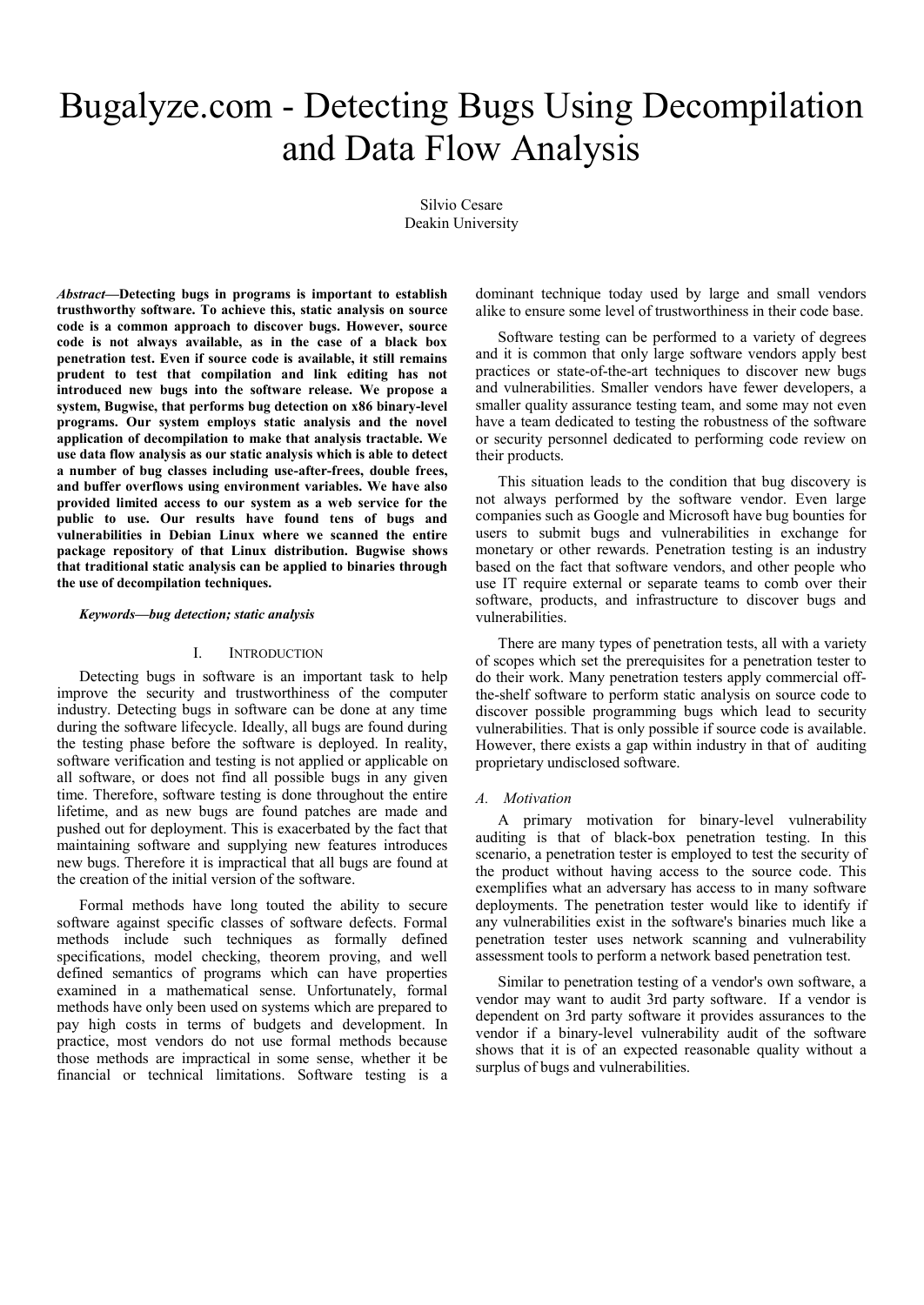Finally, even if source-level vulnerability assessment has been performed, the final view of the software is the compiled and link edited binary. Therefore, it is important to additionally verify that these processes have not rendered the software vulnerable.

# *B. Our Approach*

The approach our system Bugwise uses is the combination of decompilation [\[1\]](#page-8-0) and the traditional static analysis technique of data flow analysis [\[2\]](#page-8-1). Decompilation recovers high-level source-like information from a low level binary representation. Bugwise does not use full decompilation but instead only recovers local variables and procedure arguments from procedures. The recovery of these variables enables a native variable representation in the intermediate language of Bugwise. We then use data flow analysis on these native variables to show bugs and security properties. An example of data flow analysis is detecting use-after-free bugs where a pointer to memory is accessed after the memory is deallocated. Data flow analysis easily detects this by identifying if the pointer is subsequently used after a free before it is reassigned a new value.

#### II. DECOMPILATION

# *A. Wire - A Formal Intermediate Language for Binary Analysis*

The first process we perform is translating x86 machine code into an intermediate representation. We take as input an object file and extract executable segments from within it. We then pass these segments to a disassembler. There are two main types of disassemblers: linear sweep and recursive traversal [\[3\]](#page-8-2). The linear sweep approach disassembles one instruction at a time from the beginning of the memory segment until the end. The recursive traversal approach disassembles each instruction and follows branches and other control flow transfer instructions. The benefit of the recursive traversal approach is that instructions need not be perfectly sequential and may have padding and other nil operations (nops) between them. Our system Bugwise uses speculative disassembly [\[3\]](#page-8-2). Speculative disassembly uses a recursive traversal disassembly and then uses the linear sweep to fill in any gaps.

| Tmark                                                                                  | (50x80483f5, , )                                                 |
|----------------------------------------------------------------------------------------|------------------------------------------------------------------|
| AddTmm32                                                                               | $(\text{resp } (4)$ , $\text{0x1c}$ , $\text{temp}$ memreq(12c)) |
| LoadMem32                                                                              | (%temp memreg(12c), , %temp op1d(66))                            |
| Tmark                                                                                  | (50x80483f9, , )                                                 |
| StoreMem32                                                                             | $(\text{stemp opld}(66)$ , , $\text{sesp}(4))$                   |
| Tmark                                                                                  | (50x80483fc, , )                                                 |
| SubTmm32                                                                               | $(\text{sep}(4), \text{50x4}, \text{sep}(4))$                    |
| LoadImm32                                                                              | $(50x80483fc, ,$ %temp op1d(66))                                 |
| StoreMem32                                                                             | $(\text{stemp opld}(66)$ , , $\text{sesp}(4))$                   |
| Lca11                                                                                  | $(1, 50 \times 80482f0)$                                         |
| IL before decompilation<br>$(\$local 28(186bc), , )$<br>Free<br>IL after decompilation |                                                                  |

Fig. 1. The intermediate language (IL).

Once the object file has been disassembled, each instruction is translated to 1 or more microcode instructions. These microcode instructions come from our intermediate language Wire [\[4\]](#page-8-3). Wire is a register-based three address code (TAC) that simplifies the analysis of native assembly language. It has a small number of instructions and resembles a RISC style language. Wire instructions have no implicit side effects, which simplifies processing.

We use Wire to extract control flow information from the binary. The intermediate language includes branch and other control transfer instructions. In Bugwise, we only extract control flow graphs and call graphs from control transfer instructions that explicitly state the destination addresses. That is, we ignore dynamic dispatches. This approach underapproximates the control flow and makes our system unsound. However, we are still able to detect many bugs using this approximation. For future work, we may look at the dynamic dispatch problem using control flow analysis.

#### *B. Stack Pointer Inference*

In many x86 call conventions, the stack is used to pass procedure arguments. The stack is also used to store local variables. The frame pointer in x86 is a general purpose register and gives each procedure and activation record a base reference into its stack frame. If the frame pointer was used exclusively then it would be a simple matter to identify the unique locations on the stack that are being referenced. In reality, the frame pointer is not necessary and many programs choose not to use it for the purposes of obtaining an extra general purpose register and thus leading to greater efficiency in the generated code. In these cases where the frame pointer is not used, references relative to the stack pointer are used instead. The stack pointer points to the top of the stack and calling a procedure, or setting up procedure arguments alter the stack and the stack pointer. Some procedures use different call conventions, and it is during the compilation process that the stack pointer handling is performed to account for procedures which expect the caller to clean up the stack or the callee to clean up the stack. In compiled code, the stack pointer at the start of each basic block should remain constant and changes to the stack pointer are either explicitly determinable by the instruction or as a result of a call modifying the stack in a constrained way. This sets the scene for using linear inequalities to represent these constraints and determine the stack pointer in the procedures. We track the relative stack pointer entering and leaving a basic block in the control flow graph for a procedure.

It is noted that we can make the following assumptions on a procedure:

- The stack pointer entering the control flow graph is 0
- The stack pointer returning from a control flow graph at a return instruction is 0
- The stack pointer leaving a basic block is the same as the stack pointer entering a basic block following its control flow edge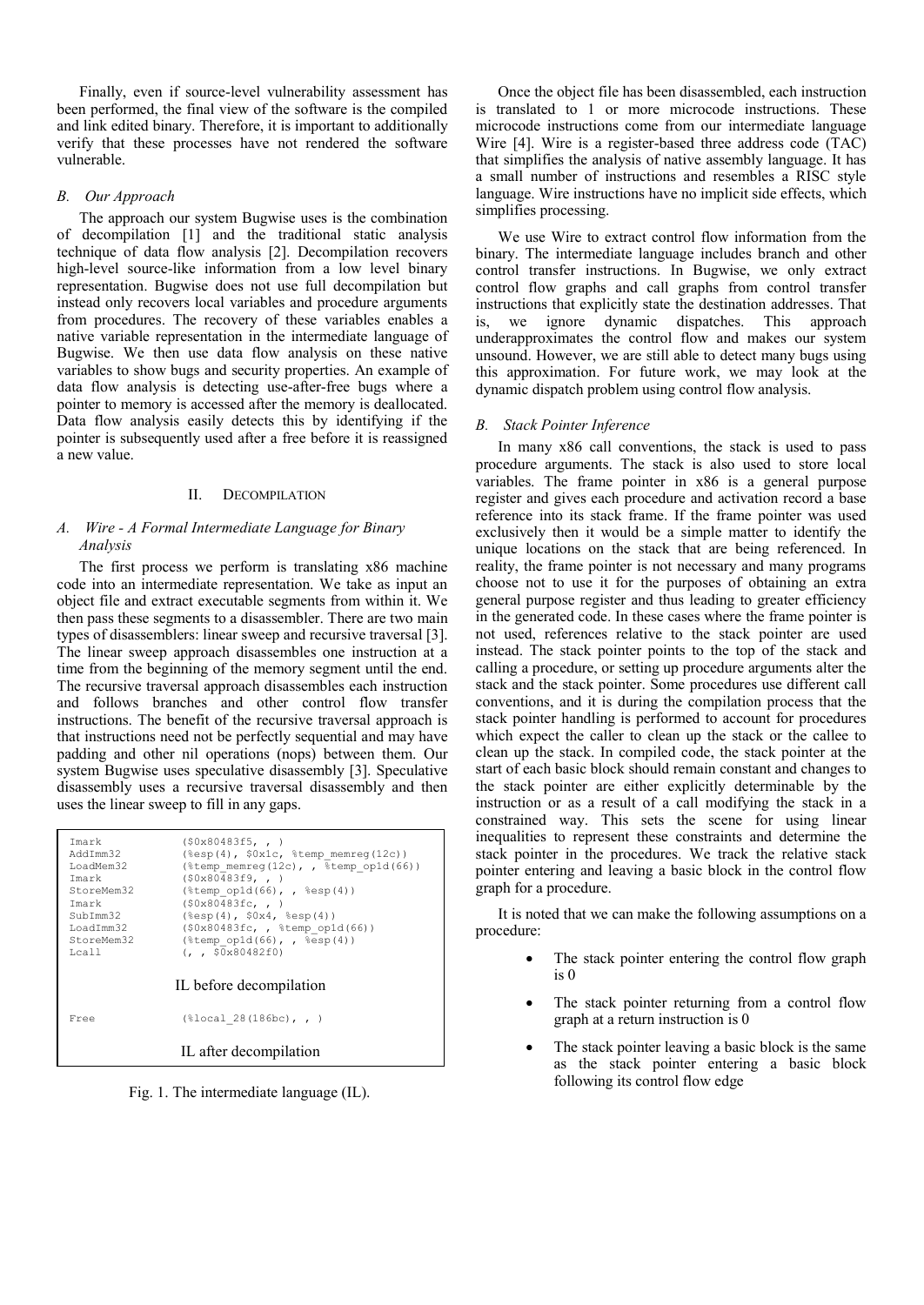- Simple arithmetic on the stack pointer modifies the stack in a basic block by a known and constant amount
- Call instructions modify the stack in the basic block by a bounded amount

Using linear equalities to infer the stack pointer has been in industrial software, notably the Hex-Rays decompiler.

# *C. Local Variable Recovery*

Local variable recovery is determined by identifying memory access to the stack within the stack frame. Bugwise replaces these memory references with native variables in our Wire IL. It should be noted that local variables can be referenced by either the frame pointer or relative to the stack pointer.

## *D. Procedure Parameter and Argument Recovery*

Procedure parameter recovery is determined by identifying memory access to the stack outside the stack frame. As with local variable recovery, Bugwise replaces these memory references with native variables in our Wire IL format. Additionally, as noted earlier, procedure parameters may be reference via either the frame pointer or the stack pointer.

## III. DATA FLOW ANALYSIS

Bugwise uses data flow analysis to detect bugs. The process of data flow analysis determines information about the values of data throughout the program. There are many types of data flow analysis problems. Classic problems include reaching definitions, which Bugwise uses to detect bugs, and live variable analysis. Both reaching definitions and live variables look at the uses and definitions of variables in programs and are often considered as use-def problems. Bugwise primarily works on use-def problems to determine the presence of bugs in binaries. Many bugs can be considered as a subproblem of



Fig. 2. Reaching definitions.

use-def problems. For example, double free detection is detecting two uses of a pointer without a definition separating them. Although many data flow problems exist, many of these problems can be abstracted and unified under a common framework of analysis. Data flow analysis is a well studied field so we summarise the algorithms that Bugwise uses.

## *A. Monotone Frameworks*

Monotone frameworks can represent many data flow problems. Monotone frameworks also form the basis of abstract interpretation [\[5\]](#page-8-4). The framework establishes a set of data flow equations and an initial condition to represent the data in the programs. There are two components in such a framework that Bugwise uses: 1) a transfer function which takes input entering a basic block and transforms it, delivering the output leaving a basic block 2) a join function which merges the control flow edges representing the data entering a basic block. For a monotone framework to be effective, the transfer and join functions in combination must be monotonic. The monotonic constraint enables the data flow equations to be solvable by the provable presence of fixed points. These fixed points are points where application of the data flow equations does not alter the state of the system. In other words, the solution to the data flow equations is stable. Solving the data flow equations by iterating over the system until a fixed point is reached is described in a later section. Without the monotonic constraint, no fixed points may exist and the equations may not be solvable.

There are two configurations for the analysis: a forward analysis, and a backward analysis. In a forward analysis the data flow equations are:

$$
out_b = transfer\_function(in_b)
$$

 $\{in_j = join(\{p \mid p \in predecessor_b\})\}$ 

In a backwards analysis the transfer function and join function is altered slightly:

$$
out_b = join({p | p \in successor_b})
$$
  

$$
in_b = transfer\_function(out_b)
$$

Both forwards and backwards analysis have an initial state for each basic block.

## *B. Data Flow Analysis in a Monotone Framework*

Monotone frameworks provide a generalised framework for representing data flow problems. Many compiler style analyses can be represented under such a model such as reaching definitions, live variable analysis, upward exposed used, available expressions, reaching copies, very busy expressions etc. All of these compiler style data flow analyses can be modeled under a more specialised framework built on top of the monotone framework. We can represent these data flow problems with more specific transfer functions and join functions. Bugwise implements its data flow analysis using this specialised model where the transfer function in a forwards analysis is defined as: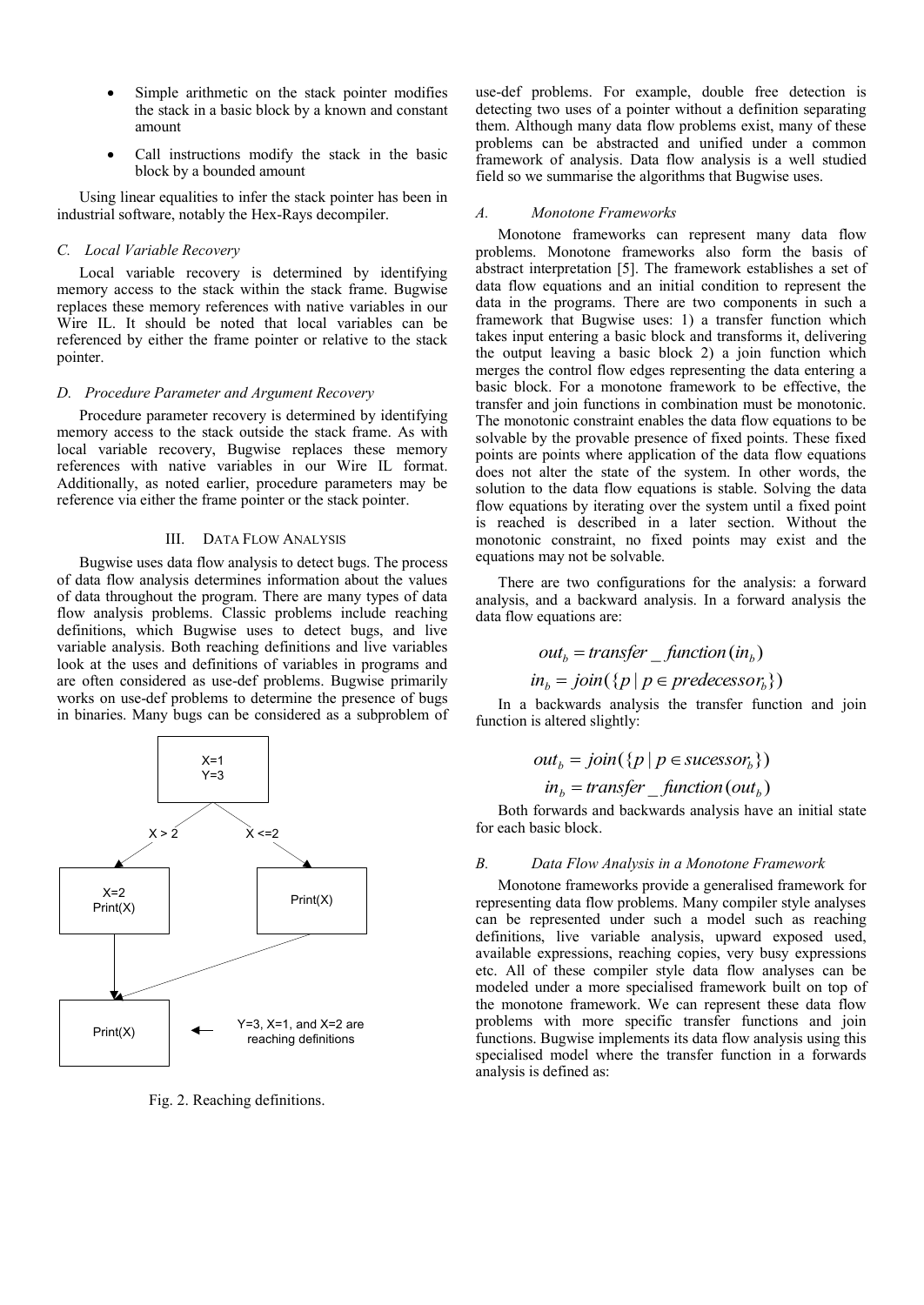# $out[B] = gen[B] \cup (in[B] - kill[B])$

The gen and kill sets are defined for each basic block and are specific to the data flow problem being solved. For example, reaching definitions and upward exposed uses are two data flow problems which use the same transfer function, but the gen and kill sets for each problem will be different. The transfer function is then seen as the application of set operators including union and difference.

In a backwards analysis, the transfer function is defined as:

# $in[B] = gen[B] \cup (out[B] - kill[B])$

The join function in the data flow problems being examined are either union or intersection depending on the type of data flow problem and applied over the predecessors or successors depending on the direction of the analysis.

The reason why we represent data flow problems in this manner is that we can apply the transfer function and join function very quickly. A typical optimisation that most compilers use is to represent each data set with a bit vector. Bit vector union, intersection and difference can be applied very efficiently in terms of computational time and this means that a solver is able to reach a fixed point faster and more efficiently.

We have experimented with using bit vector representations, but in our current system we find that a sparse representation operates more efficiently.

# *C. Reaching Definitions*

A reaching definition is a definition of a variable that reaches a program point without being redefined in between. Reaching definitions are the canonical use-def analysis and are used in many further types of analysis and optimisations in use by optimising compilers and specifically Bugwise. A program point may have multiple reaching definitions for a particular variable because there may be several program paths that have a definition that reaches the program point. An example of a program and some reaching definitions is shown in Fig. 2.

Reaching definitions can be defined in terms of the data flow analysis framework described in the previous section. Reaching definitions is a forward analysis. The transfer function is as previously described. The join function is union over the basic block's predecessors. The gen set for basic block B is defined as the set of definitions that appear in B and reach the end of B. The kill set of B is defined as the set of all definitions that never reach the end of B. The out set for B is initialised as gen[B].

These data flow equations and initial state represent the reaching definitions data flow. The equations are monotonic and guaranteed to have a fixed point where a solution to the equations does not alter the state of the system if the transfer functions and join functions are subsequently applied.

# *D. Upward Exposed Uses*

Upward exposed uses gathers information on the uses of a definition before it is redefined. It can be thought of as a dual to the reaching definitions.

Upward exposed uses is a backwards analysis and its transfer function is constructed accordingly. Gen[B] is defined as the set  $\{(s,x)$  where s is a use of x in B and there is no definition of x between the beginning of B and  $s$ . kill[B] is defined as the set  $\{(s,x)$  where s is a use of x not in B and B contains a definition of  $x$ }. The in set of B is initialised to the null set. The join function is the union of the successors of each particular basic block.

Upwards exposed uses is a data flow analysis that is used by Bugwise to determine a number of bug related properties. Use-after-free and double free detection can be constructed in terms of this particular analysis.

# *E. More Data Flow Problems*

Bugwise primarily uses reaching definitions and upward exposed uses to determine bugs in binaries yet other data flow analyses are possible. These analyses including reaching copies which we implement to determine the reach of a copy statement so that we can use this in a copy propagation optimisation described in the following section. Other analyses include available expressions which is useful to implement common subexpression elimination, and very busy expressions which is useful to perform code hoisting.

Live variable analysis is a popular analysis which determines which variables will subsequently be used before they are redefined. This is useful for use-after-free detection and also the dead code elimination optimisation. Live variable analysis is similar to upwards exposed uses, but tracks less information.

# *F. An Iterative Solution*

Data flow analysis is formalised using lattice and order theory. The initial state of a basic block is the bottom of a lattice known as  $\perp$ .

The naive algorithm to reach a fixed point for our data flow equations is to initialise each basic block, and then iteratively apply the transfer and join functions to each node until the system stablises and the in and out sets of data reach a fixed point.

An improvement to the naive approach is to implement a work list. The work list approach notes that in a forward analysis, the successors only need to be processed if the out data in the current node changes. Thus, only in these cases are the successors added to the work list for subsequent processing.

The naive solution is correct, but slow. The work list improves this, but in Bugwise the best approach is careful traversal of the control flow graph. To improve the efficiency of the iterative solver, the order of the nodes matters. For a forwards analysis a reverse postorder traversal of the nodes is made. In a reverse postorder traversal, a node is visited before all of its successors, except when the successor is reached by a back edge. For a backwards analysis a postorder traversal of the nodes is made. In a postorder traversal, a node is visited after all of its successors.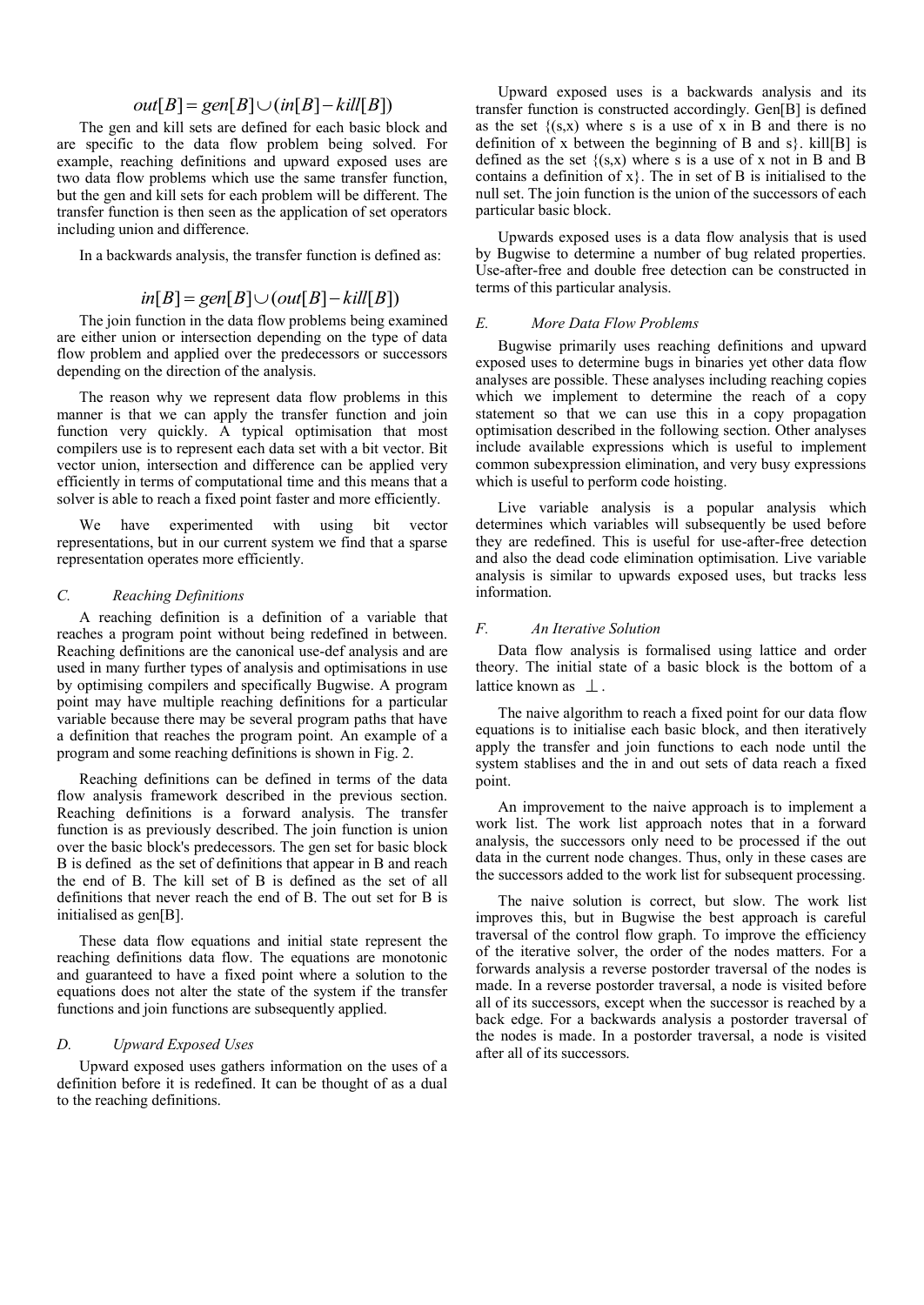## *G. IL Optimisations*

Bugwise uses compiler style optimisations throughout many of its analyses. For example, to perform stack pointer inference, the code must undergo a round of optimisations for the analysis to perform effectively. Optimising the code also reduces its size which makes later analysis on the code more efficient. Bugwise implements a number of compiler optimisations including:

- Constant Folding
- Constant Propagation
- Copy Propagation
- Backward Copy Propagation
- Dead Code Elimination

These optimisations are implemented using data flow analysis which determines when such optimisations are possible. We examine some of these optimisations in the following sections.

# *H. Constant Propagation*

Constant propagation propagates a copy assignment that consists of a constant. The motivation of this optimisation is to reduce the number of copies (assignments) and instructions in the code.

The algorithm to implement constant propagation is:

- For each instruction:
	- o if all the reaching definitions of a variable have the same assignment and it is constant
	- o the constant can be propagated to the variable

This algorithm makes use of the reaching definitions data flow analysis.

## *I. Copy Propagation*

Copy propagation is similar to constant propagation except all copies are examined, not just constant copies. Again, the motivation is to reduce the number of copies and instructions in the code.

The algorithm to implement the copy propagation algorithm is as follows:

For a statement u where x is used, if:

- statement u is the only definition of x reaching u
- on every path from s to u there are no assignments to y

then we can substitute y for x in u.

An alternative framework is to use data flow analysis to determine the reaching copies:

at each use of x where x=y is a reaching copy

# o replace x with y

This algorithm makes use of the reaching copies data flow analysis which Bugwise implements. Reaching copies is similar to reaching definitions but gathers information on the reach of a copy statement as opposed to general variables.

## *J. Dead Code Elimination*

Dead code elimination eliminates unnecessary instructions that do not affect the semantics of the program. The algorithm to implement dead code elimination is as follows:

- For each expression
	- o If the result is not live
	- o then eliminate the instruction

This algorithm makes use of live variable analysis.

# IV. BUG DETECTION

Bugwise detects bugs in binaries by applying data flow analysis on a decompiled binary. Data flow analysis is generally conservative, so in the case of bug detection, over approximation of program behaviour may occur leading to false positives. Additionally, because decompilation is not sound, program behaviour may be underapproximated leading to false negatives. Therefore, our bug detection system is unsound. However, it is still effective in detecting a reasonable number of bugs and provides benefit for analysts who use it.

In this paper we examine 3 bug classes that Bugwise can detect:

- getenv() based buffer overflows
- Use-after-free bugs
- Double free bugs

These bugs may lead to security vulnerabilities when they are found in privileged programs. We have performed scans on privileged programs and also entire Linux repositories to evaluate our system as we will explain in a later section.

## *A. getenv()*

Environment variables are a common source of buffer oveflows in Unix-based programs. Environment variables are effectively unbounded and the Unix API call to access the environment variable, getenv(), is not bound by length. Therefore, it is reasonably common that lazy programmers copy the environment variable into a buffer without bounds checking. as is shown below.

```
char bf[128];
...
strcpy(bf,getenv("HOME"));
```
The most common method to detect these buffer overflows in closed source testing is using fuzz testing. Sharefuzz [\[6\]](#page-8-5) is a tool that implements this. The typical approach, and that which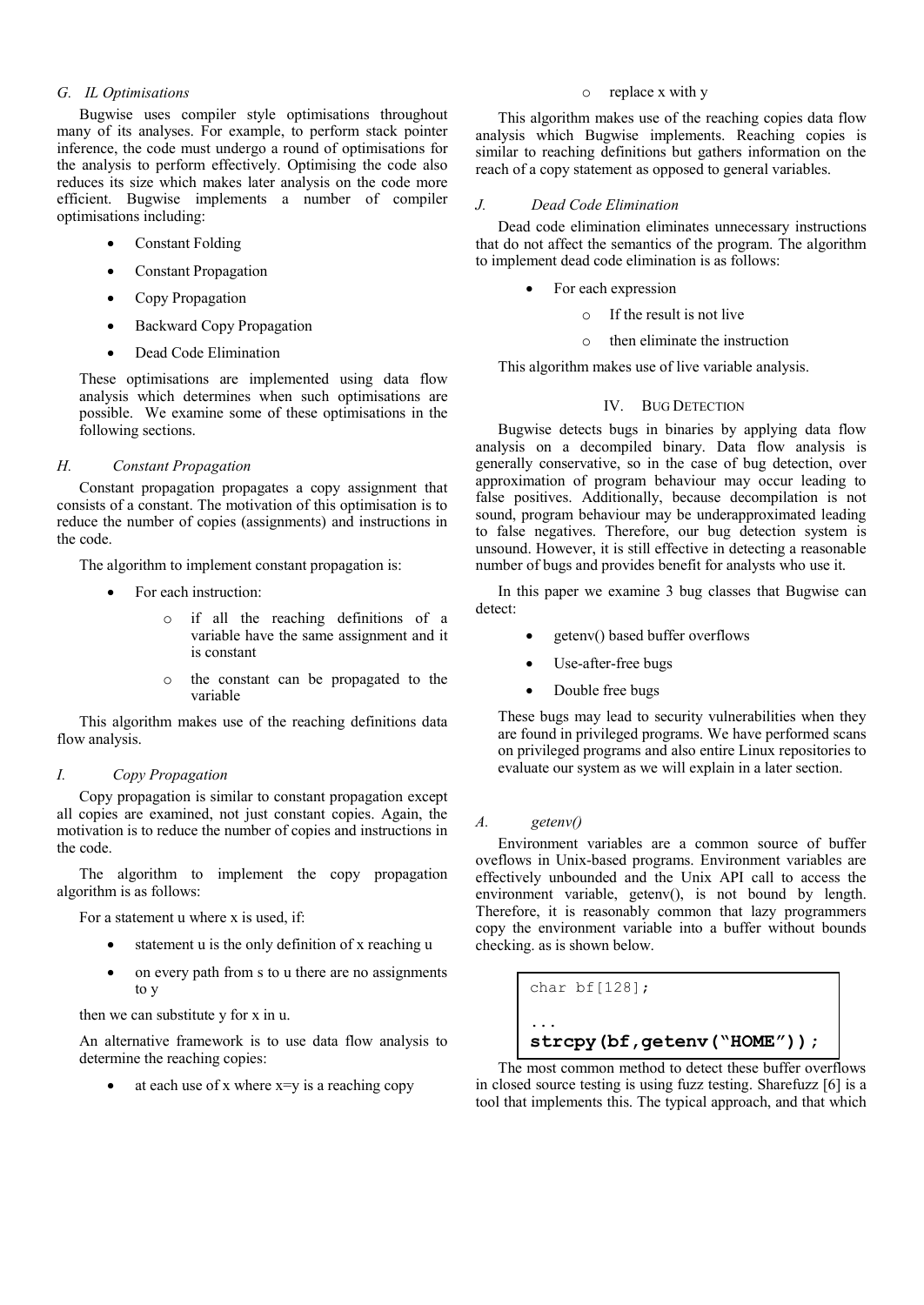is used by Sharefuzz, is to execute the application while monitoring uses of the getenv() API call. The environment variables passed to the API are intercepted and the return value of the environment variable is replaced with a large string to trigger potential bugs. This approach has successfully found many environment variable bugs in privileged programs. Today, it is uncommon to see these bugs in privileged code because there is generally greater awareness for this class of bug. Nevertheless, in unprivileged code, these bugs are still prevelant. A simple technique to search source code for these bugs is to use a regular expression similar to "strcpy.\*getenv". This simple technique can find many vulnerabilities and when used in conjunction with searchable and public code repositories can uncover numerous instances of the buffer overflow. We can use Bugwise to determine common instances of this bug by using data flow analysis to detect that the return value of getenv() is passed directly to a string copy or any other unbounded copy. The advantage of our approach compared to using a search string, is that our system works when the buffer overflow and retrieval of the environment variable spans multiple lines.

To detect if an strcpy or strcat has a buffer overflow caused by copying the results of getenv() we use the following algorithm:

- For each getenv()
	- o if return value is live
	- o and it's the reaching definition to the 2nd argument to strcpy $()$  or strcat $()$
	- o then warn

This algorithm incurs false positives when getenv() is called prior to the copy and a bounds check is performed. Generally however, when getenv() is passed to a n unbounded copy, a bug is likely to be present.

## *B. Use-after-free*

A use-after-free bug occurs when a pointer has been deallocated and the memory of the original allocation is accessed without any subsequent reallocation. This bug occurs when a pointer has been freed and the pointer is then accessed without it being redefined. This makes it possible to detect this class of bug using data flow analysis.

| void $f(int x)$ |                                         |  |
|-----------------|-----------------------------------------|--|
|                 |                                         |  |
|                 | int $\star_{\mathcal{D}}$ = malloc(10); |  |
| dowork(p);      |                                         |  |
| $free(p)$ ;     |                                         |  |
| if $(x)$        |                                         |  |
|                 | $p[0] = 1;$                             |  |
|                 |                                         |  |

These types of bugs can be exploitable. If the access to the deallocate memory is a read, then an information disclosure may occur and if the pointer access is a write, then it may be possible to gain execution control.

The algorithm to detect use-after-frees is as follows:

- For each free(ptr)
	- o If ptr is live
	- o then warn

## *C. Double Free*

A double free is a subset of the use-after-free bug wherein the use of undefined pointer after a deallocation is a second free call. Historically, these types of bugs were once exploitable under Linux. Today, a program that performs a double free will crash due to sanity checks by the memory manager.

```
void f(int x)
{
      int *_{p} = malloc(10);
      dowork(p);
      free(p);
      if (x)
             free(p);
}
```
The algorithm to detect double frees is as follows:

- For each free(ptr)
	- o if an upward exposed use of ptr's definition is free(ptr)
	- o then warn

## V. IMPLEMENTATION AND RESULTS

# *A. Implementation*

Bugwise is built on our system Malwise for binary and program analysis which has previously been used for malware analysis [\[4,](#page-8-3) [7-10\]](#page-8-6). Bugwise and Malwise consist of over 100,000 lines of  $C++$  code. It is a modular system with a core static analysis engine and a plugable module interface where the bug detection modules are implemented. The figure below shows the configuration component for a scan implementing double free detection.

```
<ModuleGroup>
    <Name>Scan</Name>
    <Run>Code Optimsation</Run>
    <Run>Linux Arch</Run>
    <Run>Pre Decompiler Data Flow Analysis</Run>
    <Run>X86 Decompiler Data Flow Analysis</Run>
    <Run>Decompiler Data Flow Analysis</Run>
    <Run>Code Optimsation</Run>
    <Run>IRDataFlowAnalysis</Run>
    <Run>Double Free Detection</Run>
</ModuleGroup>
```
There are multiple phases to the scan as is shown. Code optimisation on the IL is performed followed by a Linux specific module to extract the entry point from \_start via

\_\_libc\_start\_main. Then decompilation modules are applied, followed again by code optimisation to clean up the IL. Finally, data flow analysis so the double free module has access to the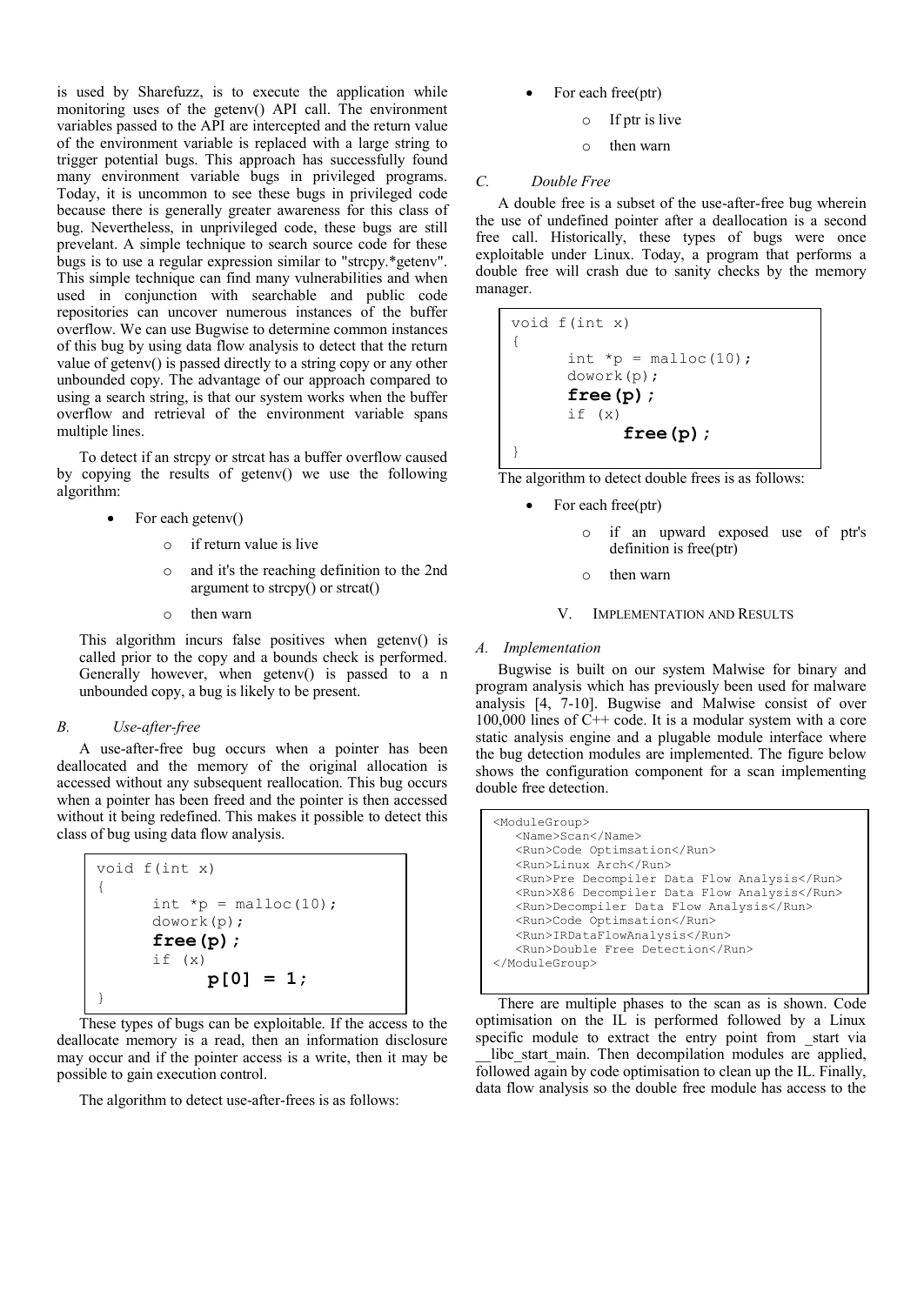

Fig. 3. Program visualisation.

reaching definitions, upwards exposed uses and other information.

To aid the debugging of Bugwise and the Malwise system it is built on, we also provide an interactive visualisation of programs via a Java GUI interface. A screenshot showing the call graph of a program is shown in Fig. 3.

## *B. The Bugalyze Web Service*

Bugwise is available to use for the public as the Bugalyze.com web service. Bugwise and Bugalyze.com are implemented as a set of modules using our Malwise system. Our web services also serve another system, Simseer, that performs software similarity scoring and visualization. This service uses the same infrastructure as Malwise.

## *C. Setup*

To perform an experimental evaluation and to see how many bugs we could find, we set up a machine to perform scans with Bugwise. Our test machine was an Intel 2nd generation Core-i7 with 4 physical cores, an SSD for the OS Image, a 2TB hard disk, 16G of memory, and running Ubuntu Linux 12.10 as the operating system.

## *D. File Statistics*

One of the things we were interested in was the relationship between the number of bugs in a binary versus the size of the binary. The first statistical experiment we did was take every ELF binary from the Debian 7 unstable repository and sort them by size. These binaries form the basis for some of our later experiments and are a good indication on the distribution of file sizes for binaries that Bugwise is likely to work with.

The results of the analysis are charted in Fig. 4. What is evident from the chart is that the sizes of the ELF binaries grows logarithmically but has outliers. This tells us that if Bugwise scales linearly according to the number of procedures in a program, then we will have non linear growth in the time



Fig. 4. Elf binary sizes.



Fig. 5. Bugs over time.

that it scans a binary as we scan through an entire Linux distribution sorting the binaries by size.

#### *E. use-after-free and double free*

In our first main experiment to evaluate Bugwise on finding bugs and vulnerabilities we used the all the Debian 6 set-userid and set-group-id binaries available in the repository. Each one of these binaries is privileged and a vulnerability in one may lead to privilege escalation on the local machine. Double frees are unlikely to lead to privilege escalation, however useafter-frees that are not double frees may be indicative of an exploitable memory corruption or access violation.

We ran Bugwise and enabled the use-after-free and double free bug detection modules using both intraprocedural and interprocedural analysis. Double frees are a subset of use-afterfrees so we should detect all the double frees in the use-afterfree detection and the use-after-free bug count should always be equal to or greater than the double free bug count.

We investigated the double free report in the xonix SGID games binary and identify the location of the double free as shown in Fig. 6. It is evident from this code that the double free only occurs on an error path when the high score file cannot be opened. This type of error can be triggered by a malicious user who opens a large number of file descriptors such that the maximum allowable is reached. The next attempt to open a file will then fail and the double free will be triggered.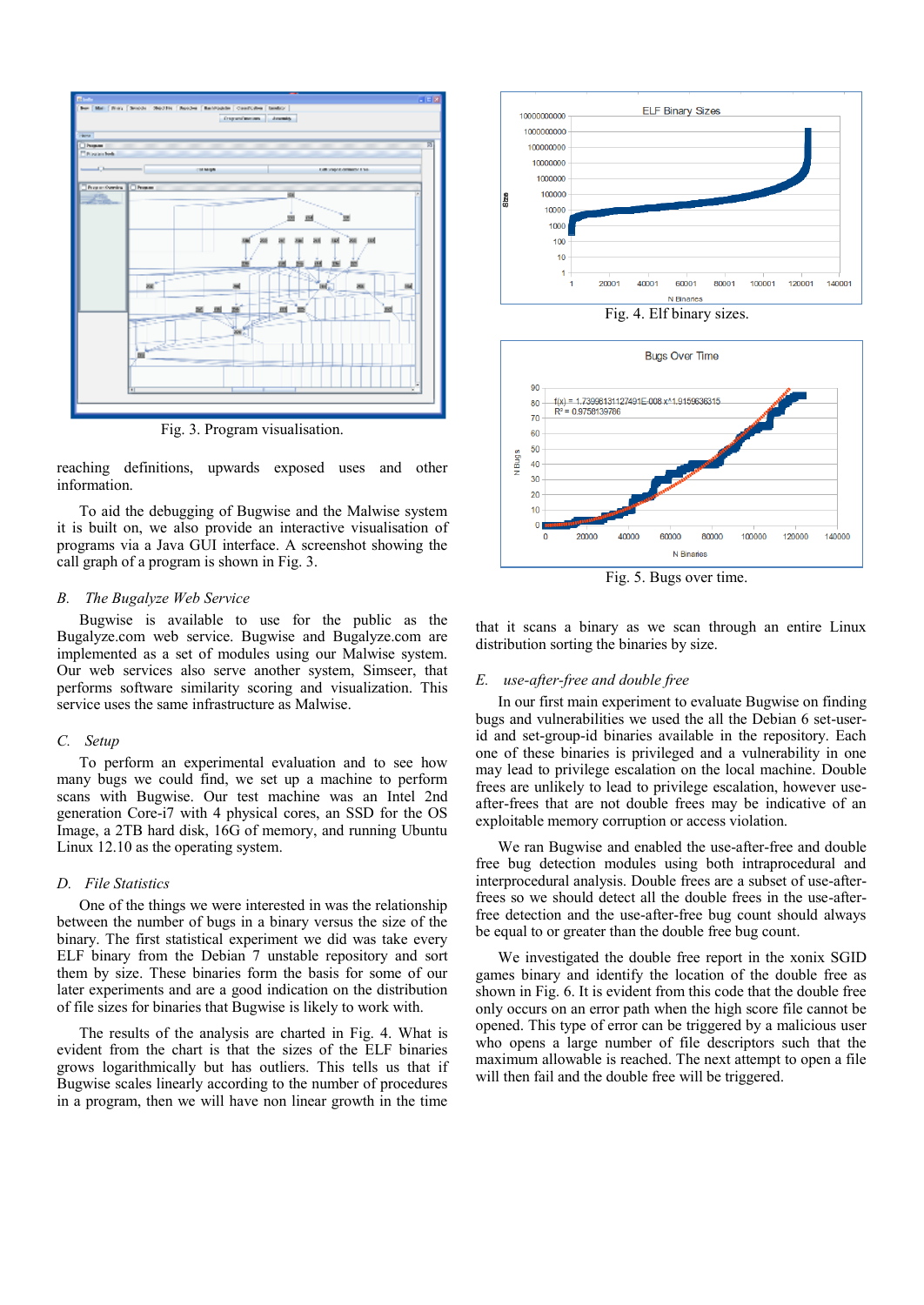```
memset(score_rec[i].login, 0, 11);
strncpy(score_rec[i].login, pw->pw_name, 10);
memset(score_rec[i].full, 0, 65);
strncpy(score_rec[i].full, fullname, 64);
score_rec[i].tstamp = time(NULL);
free(fullname);
if((high=freopen(PATH_HIGHSCORE, "w",high))==NULL) {
    fprintf(stderr, "xonix: cannot reopen high score 
fil\rho\n");
    free(fullname); 
   gameover pending = 0;
    return;
}
```
Fig. 6. Double free in xonix game.

These results show that Bugwise can successfully detect double frees and use-after-frees.

# *F. getenv()*

For our next experiment we looked at the getenv() bug detection module. For this experiment we downloaded every ELF object from every package in the Debian 7 unstable repository. This amounted to over 123,000 ELF binaries. Our system could not scan 30,450 of those binaries due to inability to parse specific ELF object types. The intraprocedural scan took less than one week to run on our test machine.

Bugwise reported 85 possible buffer overflows in 47 packages. The reported packages are shown in Table 1. This result demonstrates Bugwise is effective at detecting getenv() based buffer overflows with a limited number of false positives. A security analyst would benefit greatly from reports such as these.

## *G. getenv() statistics*

The first getenv() statistic we looked at was to determine if larger binaries lead to more bugs. This is a common assumption auditors make when looking for bugs and vulnerabilities. We charted the cumulative number of bugs our getenv() buffer overflow detection identified as we scanned larger binaries in ascending order. What we expect is that if binary size does not matter, the growth of the bugs should be linear - that is, as the same number of binaries are scanned, the number of bugs increases at a constant rate. If binary size is relevant, then the growth of the line should be increasing at a non-linear rate. Regression testing on our data shows that the the growth is non linear. However, it is only marginally different to a linear growth. This tells us that binary size as a slight impact on this particular bug class and is almost negligent. We believe that this negligible linear growth is directly related to the bug class in question. If we examined other bug classes such as generic buffer overflows, we would expect that binary size affects the number of bugs.

For our next statistic, we had a hypothesis that bugs tend to cluster. That is, developers working on code tend to implement

| Table 1. Bugs via getenv(). |                     |  |  |
|-----------------------------|---------------------|--|--|
| 4digits                     | Ptop                |  |  |
| acedb-other-belvu           | recordmydesktop     |  |  |
| acedb-other-dotter          | rlplot              |  |  |
| bvi                         | sapphire            |  |  |
| comgt                       | SC                  |  |  |
| csmash                      | scm                 |  |  |
| elvis-tiny                  | sgrep               |  |  |
| fvwm                        | slurm-llnl-slurmdbd |  |  |
| garmin-ant-downloader       | statserial          |  |  |
| gcin                        | stopmotion          |  |  |
| gexec                       | supertransball2     |  |  |
| gmorgan                     | theorur             |  |  |
| gopher                      | twpsk               |  |  |
| gsoko                       | Udo                 |  |  |
| gstm                        | vnc4server          |  |  |
| hime                        | Wily                |  |  |
| le-dico-de-rene-cougnenc    | wmpinboard          |  |  |
| libreoffice-dev             | wmppp.app           |  |  |
| libxgks-dev                 | xboing              |  |  |
| lie                         | xemacs21-bin        |  |  |
| Lpe                         | xjdic               |  |  |
| mp3rename                   | xmotd               |  |  |
| mpich-mpd-bin               |                     |  |  |
| open-cobol                  |                     |  |  |
| Procmail                    |                     |  |  |

the same things incorrectly in nearby locations. We decided to test what the likelihood of a getenv() bug occurring in another binary in the same package given one binary in the package was already vulnerable.

The probability of a binary being reported vulnerability was 0.00067. The probability of a package being reported vulnerable was 0.00255. The conditional probability of a 2nd vulnerability being present given that one binary in the package is vulnerable was 0.52380. This is a very interesting result and shows that bugs cluster in packages. It is more prudent to look for other bugs in the same package if the objective is to find as many bugs as quickly as possible.